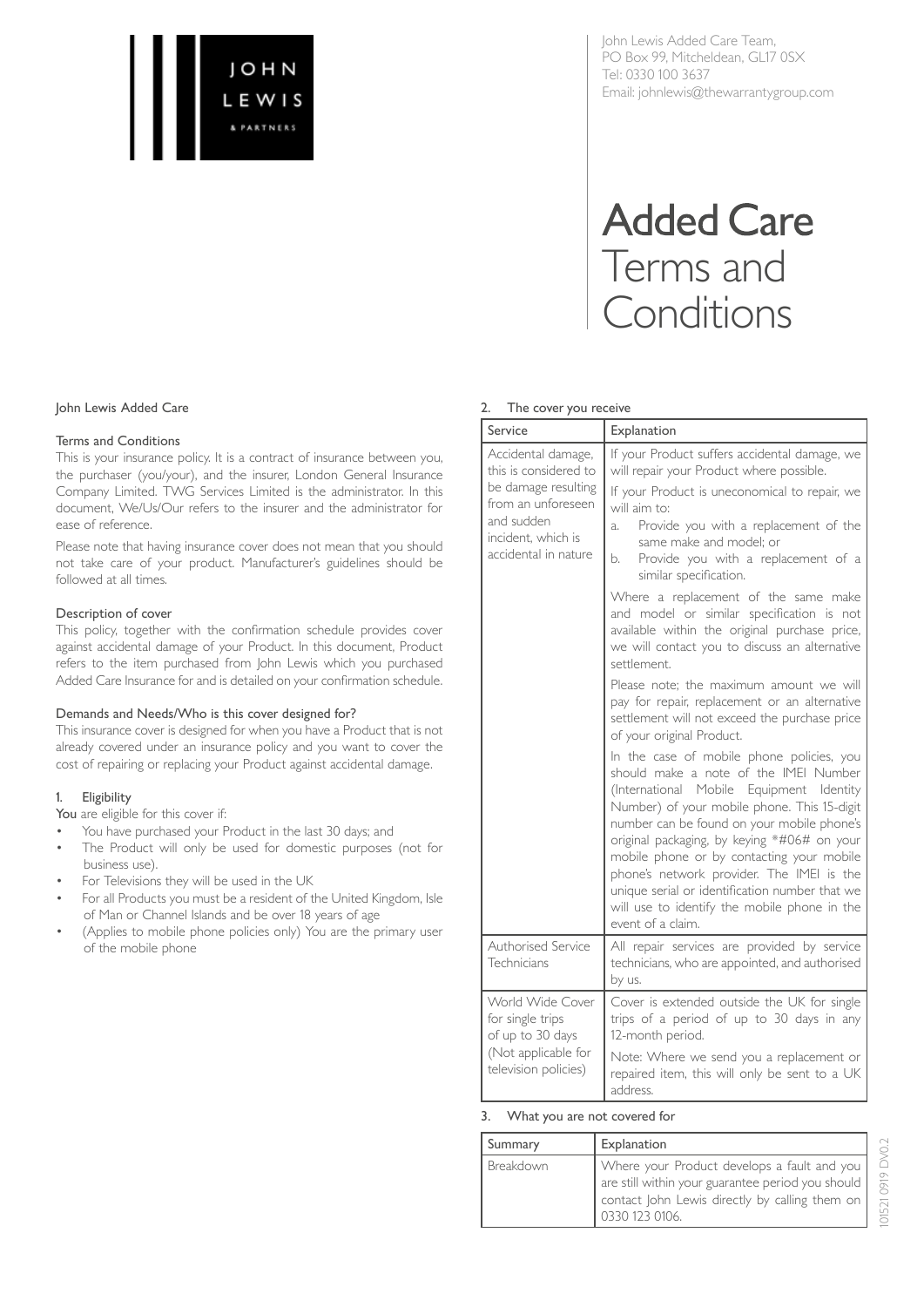| Cosmetic damage                                                                                                         | We only cover damage if it prevents the normal<br>functioning of your Product. If it is a scratch,<br>dent or pixel failure (within the manufacturers<br>acceptable limit), we will not repair or replace it.<br>For example; cracked screens would be covered<br>but scratched screens would not be, unless it<br>impacts the working order of the Product.                                                                                                                                                                                                                                                                                                                                                                                                                                                                                                                                                |
|-------------------------------------------------------------------------------------------------------------------------|-------------------------------------------------------------------------------------------------------------------------------------------------------------------------------------------------------------------------------------------------------------------------------------------------------------------------------------------------------------------------------------------------------------------------------------------------------------------------------------------------------------------------------------------------------------------------------------------------------------------------------------------------------------------------------------------------------------------------------------------------------------------------------------------------------------------------------------------------------------------------------------------------------------|
| Accessories                                                                                                             | Cover is not provided for any accessories.<br>Accessories are anything that connects to your<br>product. For example, headphones, chargers,<br>protective casing, 3D glasses, remote controls<br>or soundbars.<br>In the instance of the product being a mobile                                                                                                                                                                                                                                                                                                                                                                                                                                                                                                                                                                                                                                             |
|                                                                                                                         | phone, accessories relate to those which have<br>either been supplied with the mobile phone or<br>that you have purchased separately                                                                                                                                                                                                                                                                                                                                                                                                                                                                                                                                                                                                                                                                                                                                                                        |
| <b>Business use</b>                                                                                                     | Any use of the product for business purposes.                                                                                                                                                                                                                                                                                                                                                                                                                                                                                                                                                                                                                                                                                                                                                                                                                                                               |
| Where the<br>Product has<br>been modified.<br>or repaired by<br>someone not<br>authorised by us                         | If the Product has been modified in any way<br>from the specification originally sold to you, or<br>where it has been repaired by someone other<br>than a service technician approved by us.                                                                                                                                                                                                                                                                                                                                                                                                                                                                                                                                                                                                                                                                                                                |
| Other cost or<br>losses you may<br>incur                                                                                | We will only cover repairing or replacing the<br>Product. We will not cover any cost or loss of<br>not being able to use the Product or any lost<br>income for time you take off work.                                                                                                                                                                                                                                                                                                                                                                                                                                                                                                                                                                                                                                                                                                                      |
| Delivery and/or<br>installation costs                                                                                   | We will not pay any costs relating to the delivery,<br>installation and/or disposal costs of a Product or<br>replacement Product.                                                                                                                                                                                                                                                                                                                                                                                                                                                                                                                                                                                                                                                                                                                                                                           |
| Computer<br>Software                                                                                                    | Repairing, recovering or replacing any computer<br>software, stored data or virus prevention/<br>detection or external accessories. For example;<br>where you have not backed up data or have not<br>provided disks to allow operating systems to be<br>re-installed.                                                                                                                                                                                                                                                                                                                                                                                                                                                                                                                                                                                                                                       |
| We expect you to<br>take care of your<br>Product. If you<br>don't take care of<br>it then we may not<br>pay your claim. | Taking care of your Product means:<br>Following manufacturer instructions on the<br>use of your Product<br>Not using your Product in an environment<br>which could materially increase the risk<br>of damage to your device (e.g. taking a<br>non-waterproof device with you whilst<br>swimming)<br>Intentionally damaging your device<br>These examples increase the risk of it being<br>damaged and may result in your claim being<br>declined. The examples are to help you<br>understand what's covered, and are not the only<br>reasons a claim could be rejected.<br>If your product is a television, there are simple<br>things you can do to ensure you are taking care<br>of your Television like securely fixing it to the<br>wall or placing it on a correctly sized unit. We<br>will always take into account the situation when<br>the accidental damage occurred when assessing<br>your claim |

| What you are not covered for - applicable to all policies except for |  |  |  |
|----------------------------------------------------------------------|--|--|--|
| mobile phones                                                        |  |  |  |

| Summary                                                                                   | Explanation                                                                                                                                                                                                                                                                               |
|-------------------------------------------------------------------------------------------|-------------------------------------------------------------------------------------------------------------------------------------------------------------------------------------------------------------------------------------------------------------------------------------------|
| Consumables <i>i.e.</i><br>items replaceable<br>by you                                    | We will not provide cover where the breakdown<br>can be fixed by you replacing consumable items<br>(i.e. items with a limited life, intended to be<br>used up and periodically replaced). For example:<br>fuses, removable or rechargeable batteries,<br>printer toner or ink cartridges. |
| Installation,<br>assembly, fitting<br>or damage on<br>delivery                            | We will not cover damage which is a result<br>of improper installation, fitting, assembly or<br>delivery of the Product.                                                                                                                                                                  |
| Damage from<br>external causes<br>such as weather<br>or failure of<br>household utilities | Damage from causes including: fire, flooding and<br>lightening are not covered. Any damage caused<br>by failure of household utilities such as burst<br>pipes, power surges or any internal flooding<br>within your household.                                                            |

## 4. Claims Process

| Steps to making a claim: |                                                                                                                                                                                                                                                                                                                                                                                                                                                                                                                                           |  |
|--------------------------|-------------------------------------------------------------------------------------------------------------------------------------------------------------------------------------------------------------------------------------------------------------------------------------------------------------------------------------------------------------------------------------------------------------------------------------------------------------------------------------------------------------------------------------------|--|
| Step One:                | To make a claim, telephone the administrator on<br>0330 100 3637 between 8am and 6pm Monday<br>to Friday, 9am to 4pm on Saturdays and 9am to<br>5pm on Bank Holidays.                                                                                                                                                                                                                                                                                                                                                                     |  |
|                          | We will explain the simple claims process and<br>advise you what information or documentation<br>you will need to provide when you call. You<br>may be required to submit a claim form with<br>photographic evidence of the damage or allow<br>us to inspect the product                                                                                                                                                                                                                                                                  |  |
|                          | If you are unable to provide the damaged<br>product to support your claim, then this will<br>be classified as a lost product, and will not be<br>covered on this policy.                                                                                                                                                                                                                                                                                                                                                                  |  |
|                          | You will also be required to provide an accurate<br>description of the circumstances that led to your<br>item becoming damaged. If you are unable to<br>do so, this may affect our ability to assess and<br>validate your claim.                                                                                                                                                                                                                                                                                                          |  |
|                          | If you are outside the UK and you would like<br>to have the repair undertaken whilst you are<br>abroad, you may do so provided the cost of<br>the repair does not exceed the local equivalent<br>of £300, or the original purchase price of the<br>Product, whichever is the lower. Upon your<br>return, you should submit your receipt together<br>with a full description of the damage to the<br>administrator. Alternatively, you may request<br>a repair on your return. (Does not apply to<br>Mobile Phone or Television policies). |  |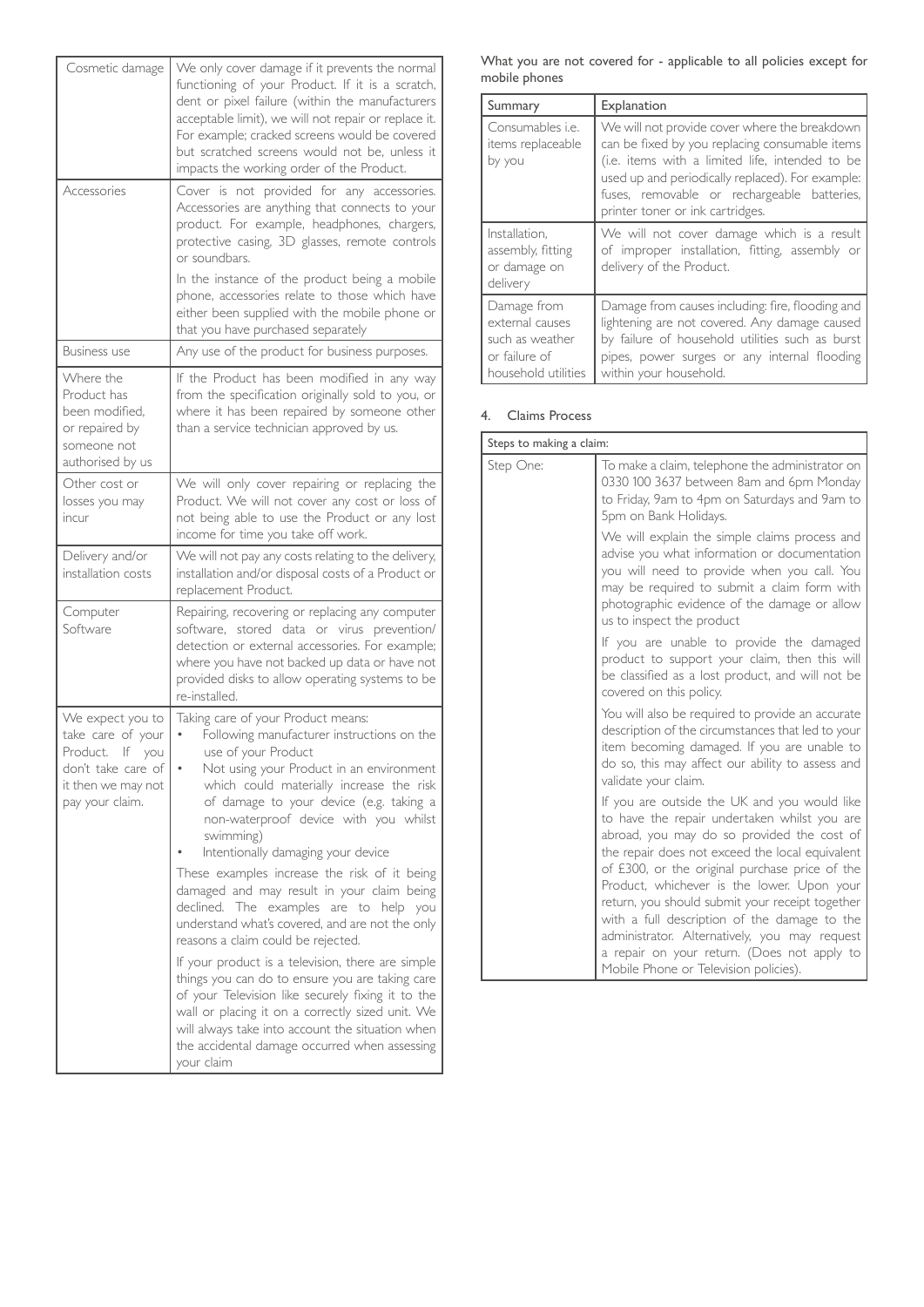| Step Two:   | If you claim is validated and approved, dependant<br>on the nature of the damage, at our discretion,<br>we will:<br>Ask you to send the Product to us for<br>inspection and/or repair, or<br>(Not applicable to Mobile Phone policies)<br>Send a repair technician to your home to<br>inspect or repair the Product.<br>Issue a replacement Product or settlement<br>(refer to important information about the<br>claims process below), or<br>Ask you to source an independent<br>authorised service technician, pay for the<br>repair and claim the cost back from us, or<br>(In the case of all policies except for Televisions)<br>If you are required to send your Product to us for<br>repair and it has any locking mechanism enabled<br>(e.g. find my iPhone, password protection etc.),<br>this must be disabled before we receive it. If this<br>is not completed it will delay your claim and your<br>Product may be returned to you unrepaired in<br>order for the locking mechanism to be removed.<br>We will not be able to complete a claim until<br>we can confirm all security features have been |
|-------------|--------------------------------------------------------------------------------------------------------------------------------------------------------------------------------------------------------------------------------------------------------------------------------------------------------------------------------------------------------------------------------------------------------------------------------------------------------------------------------------------------------------------------------------------------------------------------------------------------------------------------------------------------------------------------------------------------------------------------------------------------------------------------------------------------------------------------------------------------------------------------------------------------------------------------------------------------------------------------------------------------------------------------------------------------------------------------------------------------------------------|
| Step Three: | removed.<br>If your claim is accepted, your Product will be                                                                                                                                                                                                                                                                                                                                                                                                                                                                                                                                                                                                                                                                                                                                                                                                                                                                                                                                                                                                                                                        |
|             | repaired or replaced in line with these terms.                                                                                                                                                                                                                                                                                                                                                                                                                                                                                                                                                                                                                                                                                                                                                                                                                                                                                                                                                                                                                                                                     |

## Important information about the claims process

| Summary                         | Explanation                                                                                                                                                                                                                                                                                                                                                                                                                                                                                               |
|---------------------------------|-----------------------------------------------------------------------------------------------------------------------------------------------------------------------------------------------------------------------------------------------------------------------------------------------------------------------------------------------------------------------------------------------------------------------------------------------------------------------------------------------------------|
| No Fault Found                  | If the authorised service facility determines that<br>the Product is in working condition or the fault<br>or damage is not covered by your policy, we will<br>return the Product to you or dispose of it at<br>your request.                                                                                                                                                                                                                                                                              |
| Ownership of<br>Insured Product | If you receive a replacement or settlement under<br>this policy, the damaged Product becomes the<br>property of the Insurer. If we choose to take<br>possession, the Product must be returned to<br>us immediately. Damaged parts and materials<br>replaced by us shall become our property.                                                                                                                                                                                                              |
| Manufacturer's<br>Warranty      | This policy is provided in addition to any<br>manufacturer's warranty or John Lewis guarantee<br>that may apply to your Product. This policy is<br>not intended to affect your rights under the<br>applicable manufacturer's warranty or statutory<br>rights. If any repairs authorised under this policy<br>invalidate or void the manufacturer's warranty or<br>John Lewis guarantee, we will cover breakdown<br>claims in accordance with the manufacturer's<br>warranty whilst your policy is active. |

#### 6. Applicable to all policies except Television

| Summary                 | Explanation                                                                                                                                                                                                                         |
|-------------------------|-------------------------------------------------------------------------------------------------------------------------------------------------------------------------------------------------------------------------------------|
| Refurbished<br>Products | Where we replace your Product, we may use<br>refurbished (not brand new Products). If you<br>receive a refurbished Product from us, this<br>Policy will cover breakdown claims whilst your<br>policy is active.                     |
| Shipping                | Where we require for a product to be shipped to<br>us in the event of a claim, you will be responsible<br>for the safe packaging of the Product. If you do<br>not submit the Product we will not be able to<br>progress your claim. |

| Jata                               | If at point of claim you are advised you will need<br>to return your Product to us, where possible,<br>please ensure you back-up and delete any data<br>stored on the Product as it will be wiped as part<br>of the repair or replacement process. We are<br>unable to recover any lost data or return any<br>parts to you |
|------------------------------------|----------------------------------------------------------------------------------------------------------------------------------------------------------------------------------------------------------------------------------------------------------------------------------------------------------------------------|
| Damage occurring<br>outside the UK | This policy provides cover if your Product suffers<br>accidental damage whilst travelling or holidaying<br>outside of the UK. Please note, in some instances it<br>will be necessary for you to return to the UK before<br>we process your claim                                                                           |

We will always do our best to make sure you are satisfied with the outcome. However, if you are not happy with the claims decision, please follow the complaints process in the section 'Queries and Complaints'.

#### 7. Important Information

- Should you wish to transfer your policy to someone else, please contact the administrator (Not applicable to mobile phone policies).
- You must notify the administrator as soon as possible if any of your details change
- Where accidental damage occurs as a result of any unauthorised repair, modification, or upgrade, we will automatically cancel your policy, unless you have obtained prior written permission from us by contacting the administrator. Where we cancel your policy, you will be entitled to a pro rata refund of premium based on the number of full unexpired months of premium remaining.

## 8. Duration of Insurance

Cover for accidental damage will begin from the date you purchase this policy, or the date you receive your Product if it is delivered to you, whichever is the later.

Cover under this policy expires on the earliest of:

- The date your Product is replaced or you receive an alternative settlement (this does not apply where you receive a refurbished product), no premiums will be refunded; or
- The expiry date as shown on your confirmation schedule; or
- The date the insurance is cancelled by you or us.

## 9. Customers with additional requirements

If you have hearing or speech difficulties, you can text telephone us on 0330 100 3330. This document and all our literature is available in large print, audio and Braille - we will be happy to provide you with a copy on written request, or you can call us on 0330 100 3637 to request a copy.

## 10. Cancellation and refunds

You may cancel the insurance within the 60 days of receipt of the insurance documents providing you have not made a claim, you will receive a full refund of any premiums paid. If you have made a claim you will receive a pro rata refund based on the number of full unexpired months remaining on your policy.

After 60 days, you may cancel the Policy and will receive a pro rata refund of the premium you have paid based on the number of full unexpired months of cover remaining regardless of whether a claim has been made, except where the Policy has ceased as detailed under 'Important Information'.

Should you wish to cancel your policy, please contact the administrator's Added Care Team by telephone on 0330 100 3637 or write to John Lewis Added Care Team, PO Box 99, Mitcheldean GL17 0SX. You can also email the team at johnlewis@thewarrantygroup.com.

If this policy has been provided free of charge, then you are not entitled to a refund.

The insurer can cancel the insurance without notice if you make a claim which we believe to be fraudulent. Otherwise the insurer can cancel your insurance by giving you 60 days written notice to your last known address or an email to the email address you provided.